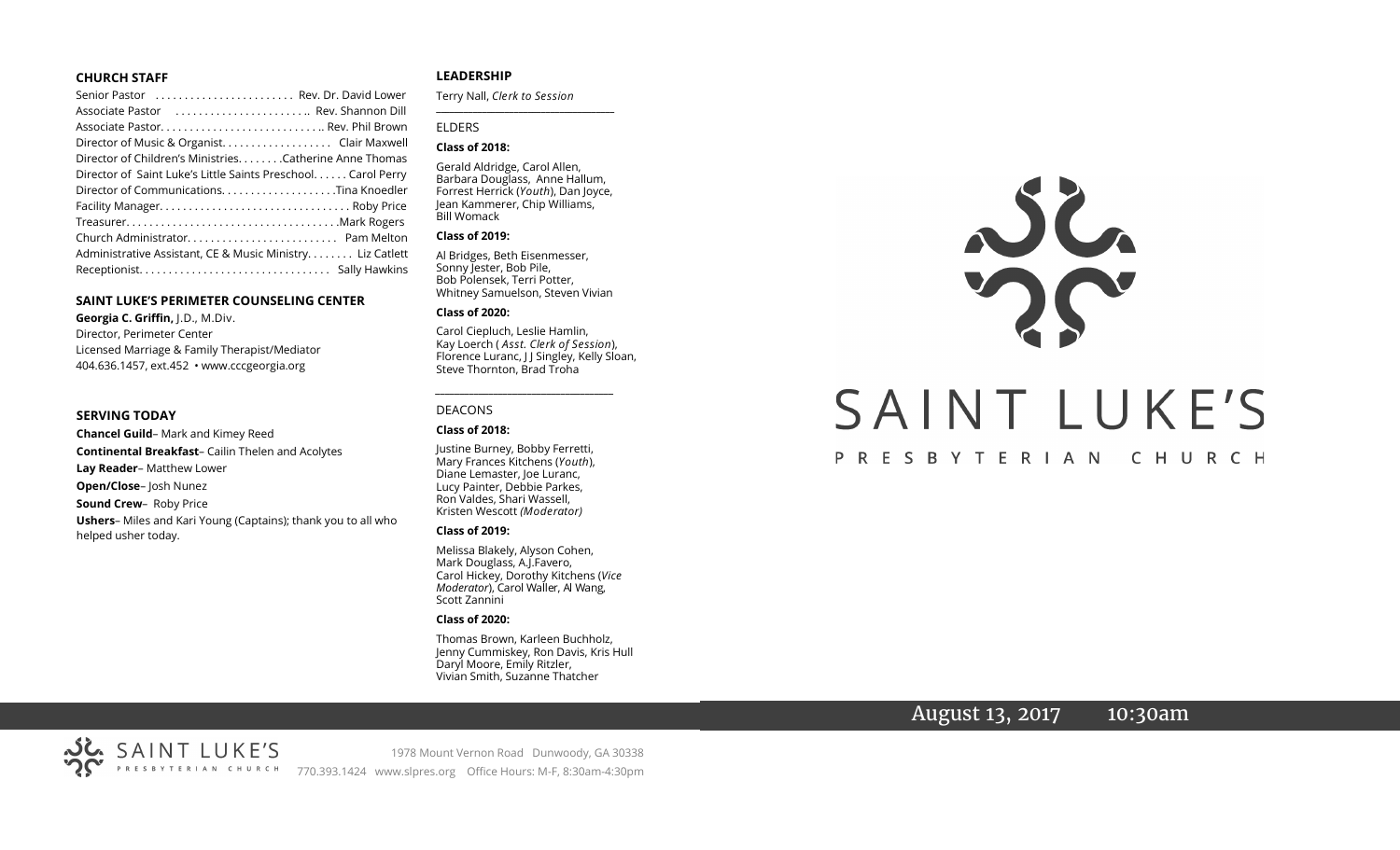

1978 Mount Vernon Road • Dunwoody, Georgia 30338 770.393.1424 • www.slpres.org

#### **August 13, 2017**  Tenth Sunday after Pentecost

#### **Liturgical Color:** Green

*Green is used for all of the other time periods (called Ordinary Time) not marked by a specific festival or season.*

### **SUNDAY SCHEDULE**

8:30am Chapel Communion Service 9:30am Sunday School 10:30am Sanctuary Worship Service *Nursery available at all services and Sunday School.* 

# MISSION

Responding to God's call and empowered by the Holy Spirit, we invite all to join us in knowing, serving, and sharing Jesus Christ here and around the world.

# VISION

To be a beacon of faith, hope, and love– every member an active disciple in Christ's ministry.

## **WELCOME, GUESTS!**  We are delighted you are worshipping with us.

**DURING** the Welcome, please print the

requested information on the Friendship Pad and pass the Friendship Pad down the pew.

**AFTER** the worship service, please join us outside the Sanctuary where our Pastors or a church officer will be available to answer questions and provide you with a loaf of freshly -baked bread.

**FOR MORE** information about our programs, ministries or membership, please contact one of our Pastors at 770.393.1424, or visit our website: slpres.org.

# **THAT ALL MAY WORSHIP**

**ASSISTIVE** A hearing loop is accessible ീ by switching hearing aids to T-coil. Also,  $\frac{1}{\sqrt{1}}$ large print hymnals and back cushions are available. Please contact an usher for further assistance. **CHILDREN** are a precious part of our

church family, and we welcome them in worship. Worship buckets and activity packets are available on the back ledges of the sanctuary for preschool and elementary ages. Each week, children are invited to walk up for an age-appropriate message during "Tell Us Our Story." After that time, they may remain in worship, or go to child care (PreK and younger).

#### **CARE FOR A REAL SCOTTISH HERITAGE**

**EXPERIENCE?**— We are currently planning to host a trip to Scotland next spring from April 29 to May 7, 2018. We are looking for roughly 25 people to join us as we explore this exciting country and our Presbyterian roots (our tour guide is an ordained minister in the Church of Scotland!). Some of you may recall we visited Scotland a few years ago and had such a wonderful time we are going back! Please contact Phil Brown to add your name to the list and/or if you have any questions about the trip: philbrown@slpres.org.

#### **IS YOUR SON LOOKING FOR FUN AND**

**ADVENTURE?** Calling all first to fifth grade boys to the Cub Scout Pack 764 Open House on Sunday, August 20, starting at 4:30pm in the chapel. Learn about all the excitement and adventure of Scouting at Saint Luke's! For more information, please contact Cubmaster Brian Anderson at [brian\\_m\\_anderson@hotmail.com.](mailto:brian_m_anderson@hotmail.com)

#### **SAINT LUKE'S UPCOMING EVENTS**

- Sunday, August 27 Kickoff Sunday Pancake Breakfast
- Thursday, August 31 Saint Luke's Little Saints Sneak-A-Peak, 10:30-11:30am
- Tuesday, September 5 Saint Luke's Little Saints First Day of School
- Sunday, September 10 Tartan Trot Sponsor Kickoff
- Sunday, September 17 Electronics Recycling Event
- Wednesday, September 20 FEAST Begins
- Sunday, September 24 Saint Luke's Little Saints 20th Anniversary
- Weeks of October 15 and October 22 Family Promise
- Sunday, October 22 Bluegrass Mass Concert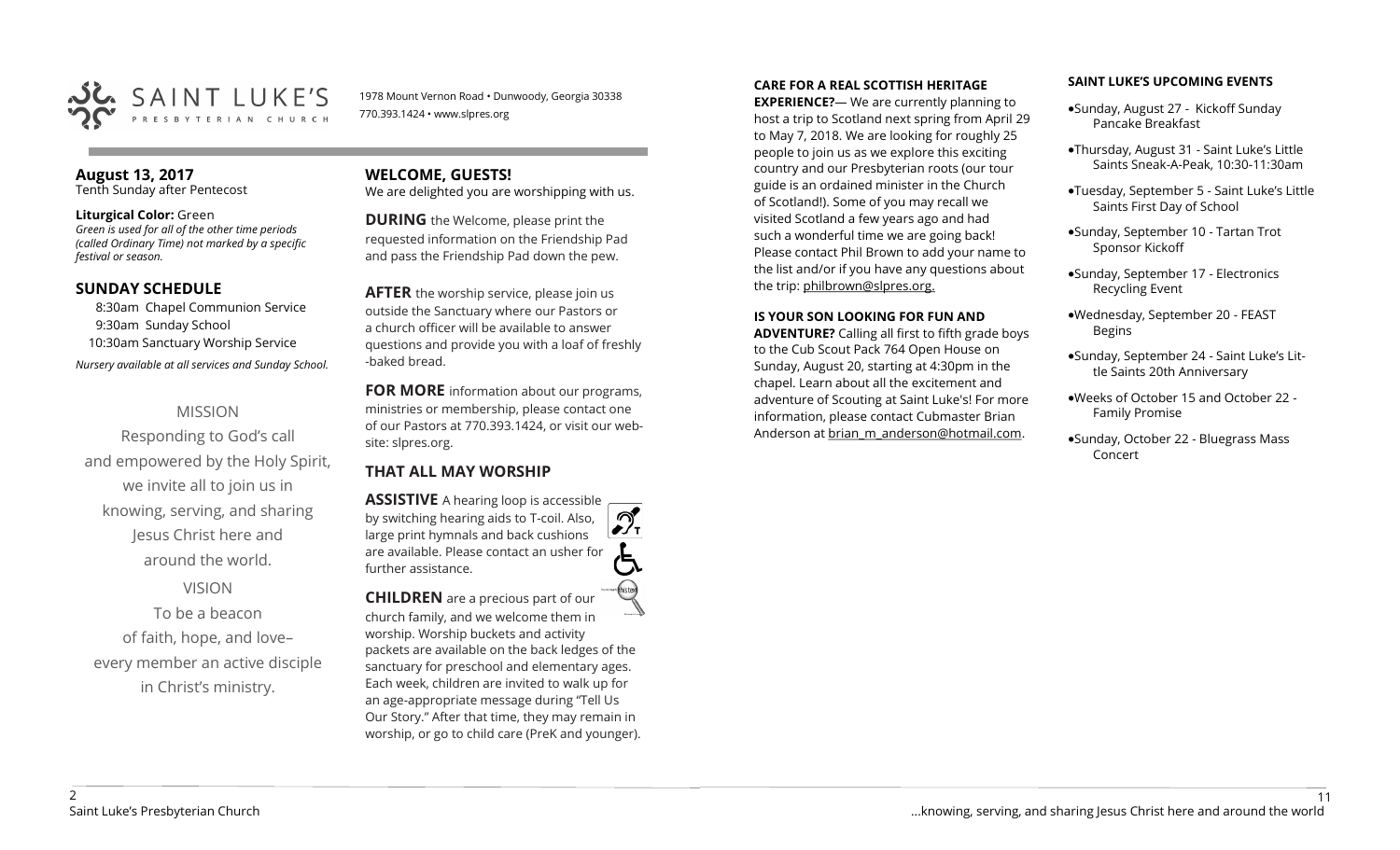# ADULT MINISTRY

**Shannon Dill shannondill@slpres.org / 770.393.1424 ext. 229** 

## **KICKOFF SUNDAY AND PANCAKE BREAKFAST**

On August 27, we will have the unveiling of our incredible Bible Timeline installation and the annual Children's Wax Museum. Many ministries will have information tables set up for you to peruse. Breakfast begins in the Great Hall at 9am and continues until 10:15am.

 $\_$  ,  $\_$  ,  $\_$  ,  $\_$  ,  $\_$  ,  $\_$  ,  $\_$  ,  $\_$  ,  $\_$  ,  $\_$  ,  $\_$  ,  $\_$  ,  $\_$  ,  $\_$  ,  $\_$  ,  $\_$  ,  $\_$  ,  $\_$  ,  $\_$  ,  $\_$ 

### **ADULT SUNDAY SCHOOL**

Will convene on September 10 with a group meeting in the chapel at 9:30am to discuss the fall line-up. Individual classes will begin on September 17.

### **FRIDAY MORNING MEN'S BIBLE STUDY**

Fellowship and Bible study every Friday from 6:40-8am in the Parlor with Dan Joyce.

#### **BIBLE STUDY: "WAYFARERS"**

Come join David, Shannon or Phil as this week's preacher leads a study of the scripture for the upcoming Sunday's worship. Meet on Wednesdays at 10am in the church library.

 $\_$  ,  $\_$  ,  $\_$  ,  $\_$  ,  $\_$  ,  $\_$  ,  $\_$  ,  $\_$  ,  $\_$  ,  $\_$  ,  $\_$  ,  $\_$  ,  $\_$  ,  $\_$  ,  $\_$  ,  $\_$  ,  $\_$  ,  $\_$  ,  $\_$  ,  $\_$  ,  $\_$  ,  $\_$  ,  $\_$  ,  $\_$  ,  $\_$  ,  $\_$  ,  $\_$  ,  $\_$  ,  $\_$  ,  $\_$  ,  $\_$  ,  $\_$  ,  $\_$  ,  $\_$  ,  $\_$  ,  $\_$  ,  $\_$  ,

# YOUTH MINISTRY

| <b>Phil Brown</b> | philbrown@slpres.org / 770.393.1424 ext. 238 |
|-------------------|----------------------------------------------|
|                   |                                              |

### **HERE'S WHAT'S COMING UP IN YOUTH MINISTRY**

|            | August 13: Sunday school and Church                                                                        |
|------------|------------------------------------------------------------------------------------------------------------|
| August 20: | Summer Trip Celebration Sunday church<br>Middle School Year Kick-off, 1-3pm in afternoon, details to come. |
| August 27: | Kickoff Pancake Breakfast in the Great Hall<br>Sunday school and church                                    |

High School Kick-off at Top Golf.

**In Preparation for Worship** 

"For I am convinced that neither death, nor life, nor angels, nor rulers, nor things present, nor things to come, nor powers, nor height, nor depth, nor anything else in all creation, will be able to separate us from the love of God in Christ Jesus our Lord." *~Romans 8:38-39*

| <b>Gathering Prayer</b> |
|-------------------------|
|-------------------------|

**Prelude** Prelude *Anton Bruckner* 

**Chiming of the Hour**

### **Welcome and Announcements**

#### **Call to Worship\*** Based on Romans 1

- Leader: We are called to belong to Jesus Christ.
- **People: He is the One whom God promised to send, who died and rose for us.**
- Leader: In Him we know we are beloved creatures of God, called to be saints.
- **People: Grace and peace to all as we celebrate mercy and freedom, and seek to glorify God!**

**Hymn #386\*** Come, Worship God *O QUANTA QUALIA*

### **Call to Confession\***

Leader: The Lord be with you. **People: And also with you.** Leader: Let us pray.

# **Prayer of Confession\***

**God of Grace and Mercy, we confess that we have turned away from you and have not lived with upright hearts. Forgive us for not following you continually. Guide our feet to walk in your ways and serve your world to the glory of your name. Hear now our silent prayers of confession…** (*Silence is kept for personal confession)* 

Leader: Lord, in Your mercy, **People: Hear our prayer. Amen.**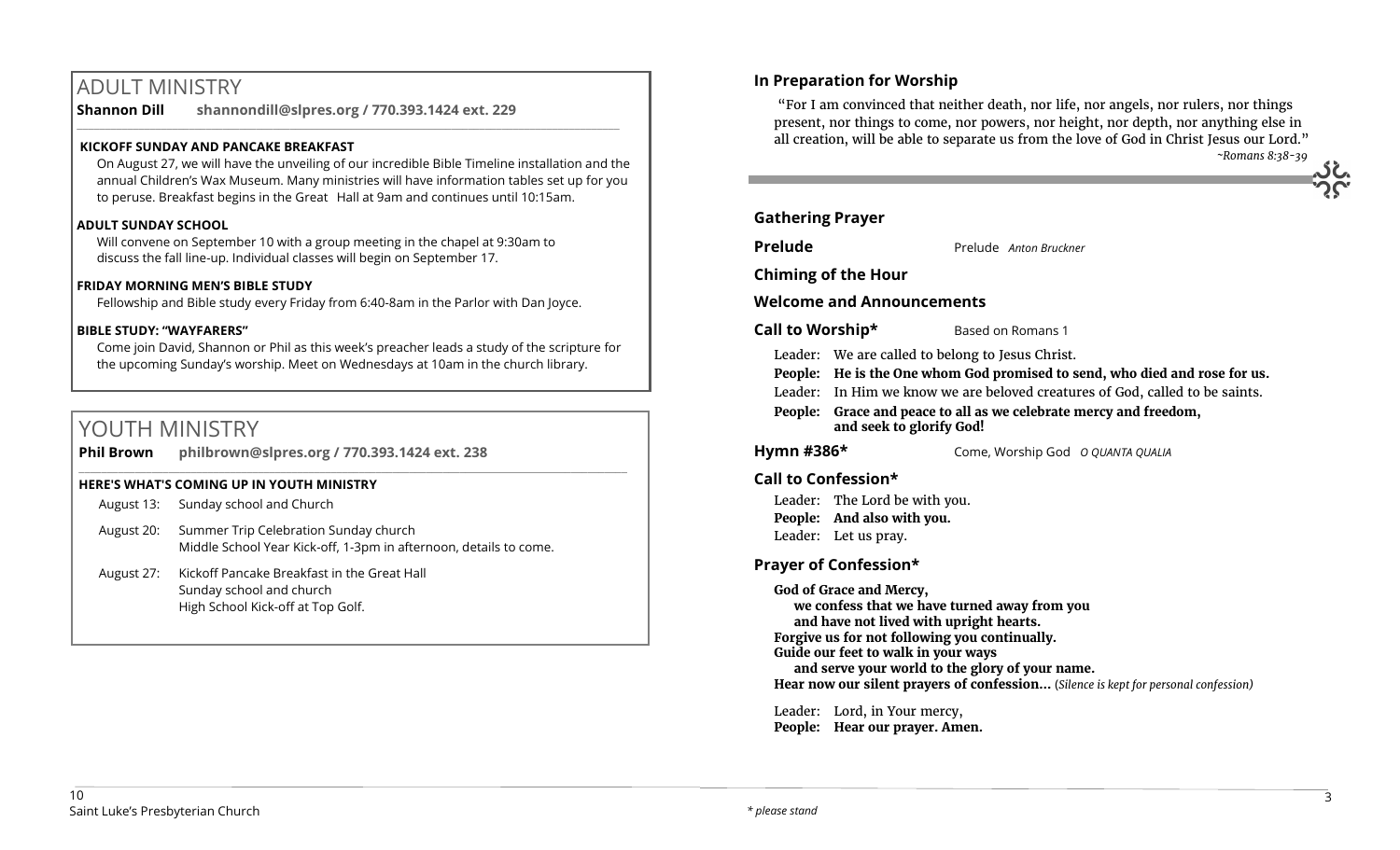### **Assurance of Forgiveness\***

#### **Song of Praise\***

**Praise the Lord, praise the Lord, let the earth hear God's voice! Praise the Lord, praise the Lord, let the people rejoice! O come to the Father through Jesus the Son, and give God the glory, great things God has done!** 

### **Passing of the Peace of Christ\***

Leader: May the peace of Christ be with you. **People: And also with you.**

#### **Prayer for Illumination**

**Scripture Lesson** Romans 7:14-20, 8:31-39, Romans 7:14-20, 8:31-39, *page 146-148 of the New Testament* 

Leader: The Word of the Lord. **People: Thanks be to God.**

#### **Tell Us Our Story**

Jennifer Green, Refugee Family Literacy Services, "Mommy & Me"

*Faithful Friends is taking a "summer break" and will resume in September. We invite this age group (K-2 nd) to remain in worship and enjoy the activities in our worship buckets; however, all children are welcome in our childcare rooms.*

**Sermon** This eparable" **David Lower Sermon** David Lower **Hymn #833\*** O Love That Wilt Not Let Me Go *ST. MARGARET* **Affirmation of Faith\*** Apostles' Creed **I believe in God, the Father Almighty, Maker of heaven and earth, and in Jesus Christ, His only Son, our Lord; who was conceived by the Holy Ghost, born of the Virgin Mary, suffered under Pontius Pilate; was crucified, dead, and buried; He descended into hell; the third day He rose again from the dead; He ascended into heaven, and sitteth on the right hand** 

# MUSIC MINISTRY

**Clair Maxwell clairmaxwell@slpres.org / 770.393.1424 ext. 227** 

#### **CHERUB CHOIR DIRECTOR**

We are looking for an energetic individual with a love of music to lead our Cherub Choir on Wednesday nights from 5:15 to 5:45pm as part of our FEAST program beginning in the fall. This group is comprised of our children 4 years of age through Kindergarten and sings twice a year in worship as well as periodically with the Westminster elementary-age choir. The Cherub Choir director works with the Director of Music to provide our youngest singers with the musical training and excitement that prepares them for a lifetime of singing. Music and instruments are provided. If you or someone you know would be a good fit for this opportunity, please contact Clair at the church office.

\_\_\_\_\_\_\_\_\_\_\_\_\_\_\_\_\_\_\_\_\_\_\_\_\_\_\_\_\_\_\_\_\_\_\_\_\_\_\_\_\_\_\_\_\_\_\_\_\_\_\_\_\_\_\_\_\_\_\_\_\_\_\_\_\_\_\_\_\_\_\_\_\_\_\_\_\_\_\_\_\_\_\_\_\_\_\_\_\_\_\_\_\_\_\_\_\_\_\_\_

#### **ASSISTANT ORGANISTS NEEDED**

Announcing a new opportunity to experience more about music and worship at Saint Luke's. Spend a Sunday worship service of your choice on the bench with Clair as he leads worship and learn firsthand all that happens "behind the scenes" at church. No experience or musical knowledge is required, and assistants of all ages are welcome to sign up as long as you can sit through an entire worship service. Once you choose a Sunday, Clair will contact you with the details. Sign up by contacting the church office, talk to Clair or online at the following: https:tinyurl.com/AsstOrganistNeeded.

#### **CHOIRS RETURN**

Our Festival Ringers and Chancel Choir return to rehearsals on Wednesday, August 23. Bell rehearsal is at 6:30pm in the Bell Room and choir practice begins at 7:30pm in the choir room. New, former and returning members and friends are welcome!

#### **SUMMER SING SOIRÉE**

Local composer Timothy Michael Powell, newly appointed Director of Choral Activities at Oglethorpe University, will be in the choir room at Saint Luke's to lead a **Summer Sing Work shop on Saturday, August 26 from 10am to Noon**. We will sing excerpts from a Blue grass Mass and from Timothy's piece, "Dear Appalachia," also written in the bluegrass style inspired by his childhood in the Dahlonega area. It will be a fun time to make music, socialize and enjoy refreshments together. Mark your calendars now and plan to attend. This event is open to all who are interested.

#### **UPCOMING EVENTS**

August 23 – Festival Ringers and Chancel Choir rehearsals resume August 27 – Kickoff Sunday – Chancel Choir returns to worship - 10:30am (10:00am warm up) September 20– Westminster and Cherub Choirs begin ( also beginning of FEAST) October 22 – Bluegrass Mass concert with Choral Guild and bluegrass band – 4:00pm December 10 – Toys for Tots concert with brass – 4:00pm December 17 – Lessons and Carols service - 10:30am

**of God the Father Almighty;**

**from thence He shall come to judge the quick and the dead.**

 $\overline{\Delta}$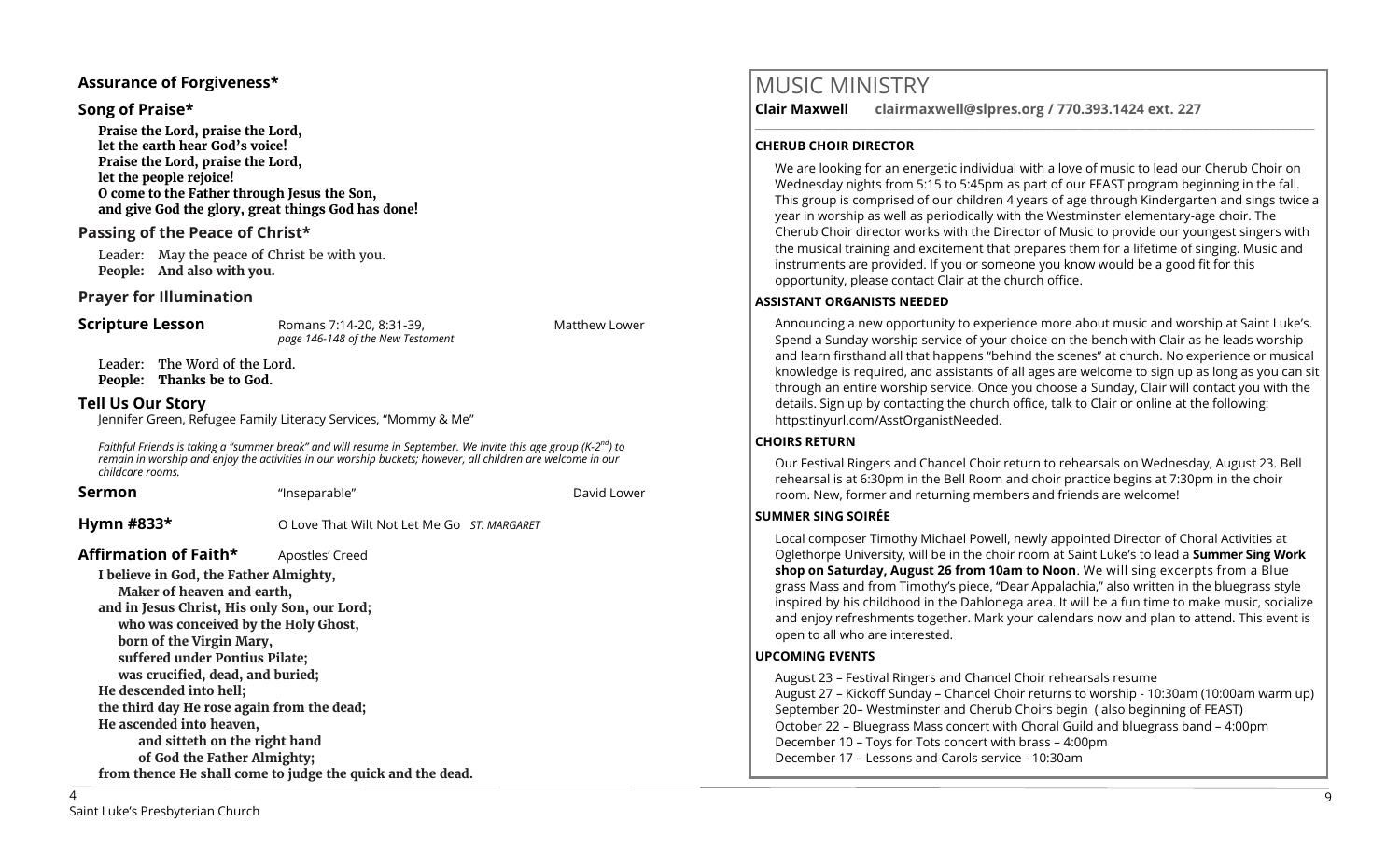# S P L A S H ! CHILDREN'S MINISTRIES

**Catherine Anne Thomas cathomas@slpres.org / 770.393.1424 ext. 228 \_\_\_\_\_\_\_\_\_\_\_\_\_\_\_\_\_\_\_\_\_\_\_\_\_\_\_\_\_\_\_\_\_\_\_\_\_\_\_\_\_\_\_\_\_\_\_\_\_\_\_\_\_\_\_\_\_\_\_\_\_\_\_\_\_\_\_\_\_\_\_\_\_\_\_\_\_\_\_\_\_\_\_\_\_\_\_\_\_\_\_\_\_\_\_\_\_\_\_\_\_\_\_\_\_\_\_** 

# **UPCOMING EVENTS**

**Sunday, August 27** – Annual Pancake Kickoff, Children's Wax Museum (details below), and the unveiling of our incredible Bible Timeline installation! Breakfast begins in the Great Hall at 9am and continues until 10:15am.

**Sunday, September 3** – Movie Morning! Children in PreK and Kindergarten will enjoy "Mischief Sunday" in Room 121; kids in Grades 1 – 5 will love "Clive and Ian's Wonder Blimp of Knowledge"!

**Sunday, September 10** – First morning of Sunday School fun for children, 9:30am to 10:15am Get ready for some fun changes!

**Wednesday, September 20** – First Night of Feast! Children's Choirs begin rehearsals, delicious family dinners are back, and engaging new classes debut for all ages!

# **CHILDREN'S WAX MUSEUM: BIBLE TIMELINE EDITION!**

This year our ever-popular Children's Wax Museum will serve as the "entry exhibit" to the brand-new Saint Luke's Bible Timeline! Each child who participates will give a "sneak peek" of a real person who was an important part of God's great story in the Old Testament. It's easy to participate: just sign up for a part in the main lobby, go home and learn a few key facts about what that person did to help God, then come on August 27 ready to "say your piece"! It can be one sentence or it can be three…just a brief "blurb" is fine. A selection of costumes will be provided if you need one - you'll get an email about that once you have signed up. Questions? Email [cathomas@slpres.org.](mailto:cathomas@slpres.org)

# **CHILDREN'S MINISTRIES NEEDS YOU!**

Saint Luke's is ready to roll out a brand-new semester of fun and engaging classes for our children! We've kept some old favorites – but we're also bringing in some exciting new learning opportunities. Since our ministry with children is a church-wide partnership, we depend completely upon adult volunteers to immerse our children in the Christian faith through learning, relationships, and experiences. We have spots open for Sunday morning and Wednesday evenings during FEAST. Please see Catherine Ann Thomas for full details and prayerfully consider a commitment to Children's Ministries. You can reach Catherine Anne Thomas via email at cathomas@slpres.org.

**I believe in the Holy Ghost; the holy catholic Church; the communion of saints; the forgiveness of sins; the resurrection of the body; and the life everlasting. Amen.**

**Ordination and Installation of Officers**

# **Prayers of the People**

# **The Lord's Prayer**

**Our Father, who art in heaven, hallowed be thy Name, thy kingdom come, thy will be done, on earth as it is in heaven. Give us this day our daily bread; and forgive us our debts, as we forgive our debtors; and lead us not into temptation, but deliver us from evil. For thine is the kingdom, and the power, and the glory, forever. Amen.** 

# **Offering Invitation**

*Giving is a tangible sign of worship. If you give electronically, there is a blue, laminated, electronic giving card in the pew rack to place in the offering plate as it is passed.*

Apostles' Creed *(continued)*

**Offertory** Trio *Anton Bruckner* 

# **Song of Thanksgiving\***